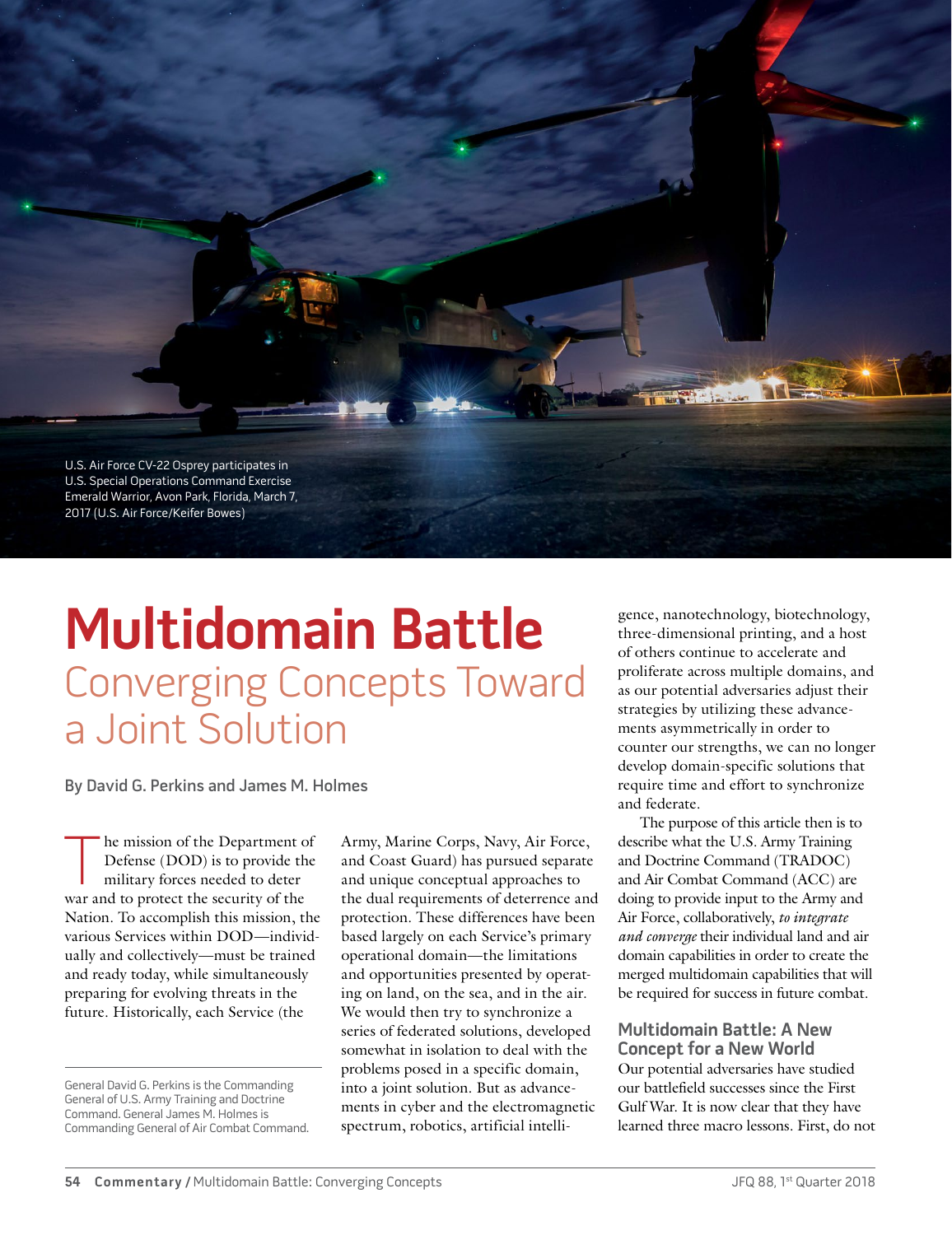let the United States and its allies gain access to the area of operations. Once established, we have the operational advantage and can provide overwhelming logistic, firepower, and command and control (C2) support. Second, try to fracture our operational framework by isolating the air domain from the land domain in order to defeat air and land forces in sequence. Third, fix us and do not allow our forces to maneuver and bring all of our elements of combat power (including leadership) to bear in order to gain a position of advantage.

In the future, we can expect all domains to be contested. Future adversaries will possess significant integrated defense capabilities, integrated air defenses, and long-range fires, as well as sophisticated intelligence, surveillance, and reconnaissance (ISR); offensive and defensive information; electronic warfare; and cyber capabilities. It will no longer be possible to maintain total domain dominance in all domains all the time.

Multidomain battle (MDB) is a concept designed to address this changing world. We must be able to get past our adversary's integrated defensive capabilities, avoid domain isolation and fracturing, and preserve our freedom of action. We must be able to penetrate their defenses at a time and place of our choosing, in more than one domain, by opening windows of domain superiority to allow maneuver inside our adversary's integrated defense. The rate and speed of current and future world events will not allow us the time to synchronize federated solutions. In order to present the enemy with multiple dilemmas, we must converge and integrate our solutions and approaches before the battle starts. We must also become sensorshooter agnostic in all our platforms, and we must develop a common operating picture.

## **The Army Operational and Battlefield Framework**

The Army's mission is to fight and win the Nation's wars by providing prompt, sustained land dominance across the full range of military operations. An operational framework is a cognitive tool used to assist command-

# **Figure 1. Army Battlefield Framework**



 $\rightarrow$  Point of physical manifestation of capabilities/effects  $\rightarrow$  -  $\rightarrow$  Pathways capabilities must traverse to create effect

ers and staffs in clearly visualizing and describing the application of combat power in time, space, and purpose (see figure 1). It then provides an organizing construct for the commander to apply resources and capabilities. The framework also guides the Army in developing capabilities and echelons of command to apply combat power and achieve given purposes as well as develop doctrine to execute the concept. The Army's operational and battlefield framework is, by the reality and physics of the land domain, generally geographically focused and employed in multiple echelons.

The Army's objective with this concept is to define problems as multidomain and multifunctional from the start and to develop converged and integrated solutions that do not allow any domain to go uncontested.

## **The ACC Proposed Air Force Operational Framework**

The mission of the Air Force is to fly, fight, and win—in air, space, and cyberspace. With this in mind, and with the inherent flexibility provided by the range and speed of air, space, and cyber power, the ACC construct for visualizing and describing operations in time and space has developed differently from the Army's (see figure 2). One key difference between the two constructs is that while the Army's is based on physical location of friendly and enemy assets and systems, ACC's is typically focused

more on the functions conducted by friendly and enemy assets and systems. Focusing on the functions conducted by friendly and enemy forces allows coordinated employment and integration of air, space, and cyber effects in the battlespace to protect or exploit friendly functions while degrading or defeating enemy functions across geographic boundaries to create and exploit enemy vulnerabilities and achieve a continuing advantage. These efforts are typically centralized and planned within the single echelon of an Air Operations Center and led by the Combined Forces Air Component Commander.

The Air Force and Army share a common belief in the first order principles of defining problems as multidomain and multifunctional from the start, maintaining a high operational tempo driving the adversary to be reactive and denying sanctuaries from which an adversary can safely operate.

## **Impacts of the Differing Frameworks**

The Army's multi-echelon framework is designed to create freedom of action, generate rapid tempo, and optimize the use of available combat power. Capabilities that could not be used effectively or that would encumber lower echelons are retained at higher levels in order to allow lower echelons to focus on the extremely demanding lethal and physical aspects of close and deep operations. Higher echelon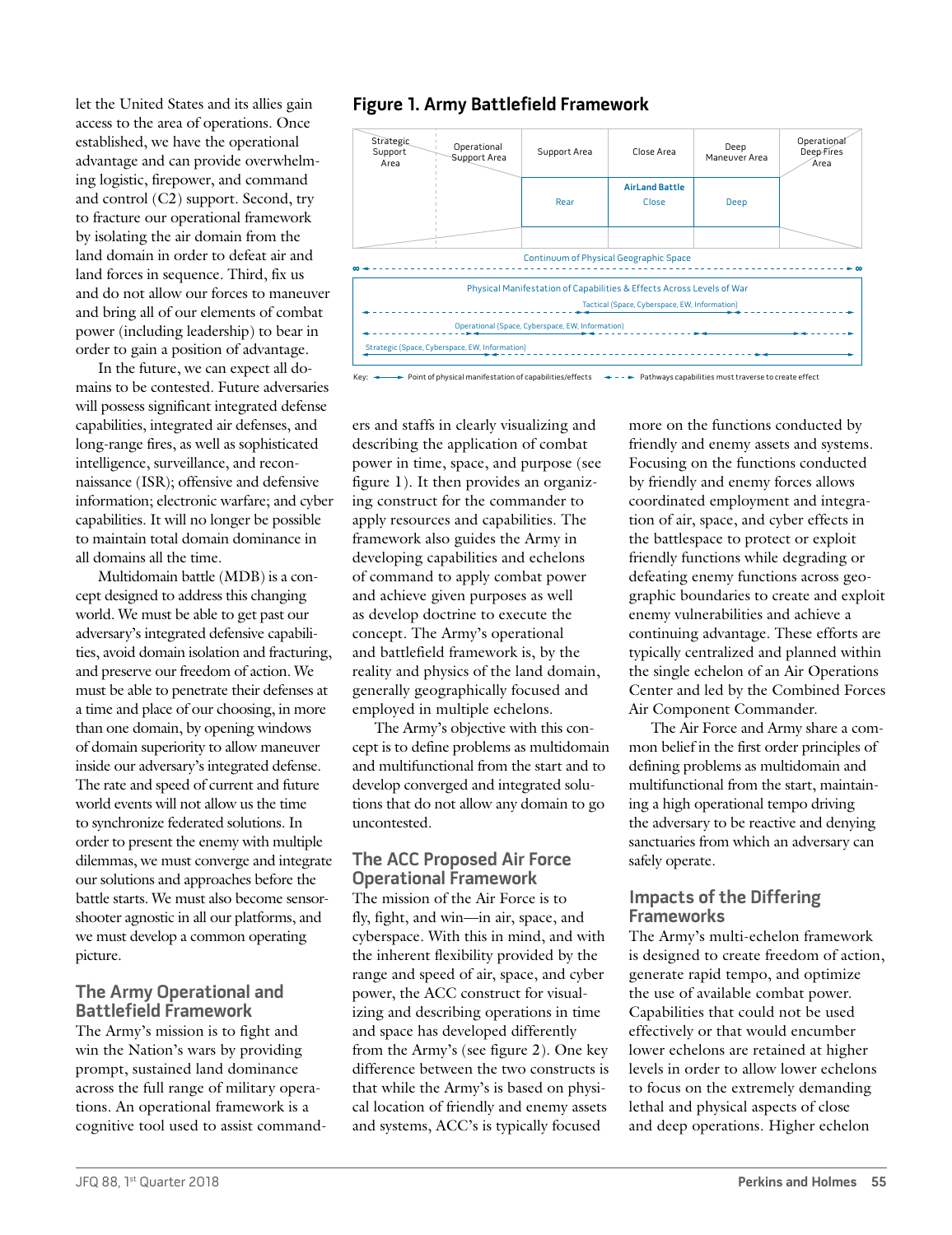**Figure 2. ACC Battlespace Construct**





**Figure 3. Army–Air Force Battlefield Framework**

headquarters create the conditions for subordinate echelons to succeed.

Mission command is a principle of unified land operations that blends the art of command and the science of control. It relies on cohesive teams built through mutual trust, a shared understanding of the

commander's intent, the exercise of disciplined initiative, mission-type orders, and the acceptance of prudent risk. The focus of C2 becomes the purpose of the operation rather than the details of execution.

The Air Force's single-echelon framework strives for the same results as the

Army's multi-echelon approach of rapid tempo. However, due to the inherent reach, speed, and flexibility of air, space, and cyber assets, the Air Force has the ability to disperse forces for protection while still maintaining the ability to mass forces in execution to achieve coordinated and integrated effects. These factors create the need for a more centralized C2 structure for rapid planning of integrated missions. From the plan, orders that provide effects throughout all functions of the adversary's system are delivered to the vastly dispersed friendly forces.

These frameworks have worked separately over the past 30 years. Recent advancements by peer adversaries across the globe, including exquisite ISR capabilities, ubiquitous long-range fires, and sophisticated integrated defenses, drive a requirement for the Services to adopt a new framework to achieve a continuing advantage in a contested, degraded, and operationally limited environment.

**Army–Air Force Framework Convergence and Integration** Victory in future combat will be determined by how successfully commanders can understand, visualize, and describe the battlefield to their subordinate commands, thus allowing for more rapid decisionmaking to exploit the initiative and create positions of relative advantage.

In the coming year, the Army and Air Force will be conducting a series of experiments and initiatives to help determine the essential components of MDB C2. Between the Services there is a common understanding of the future operational environment, the macro-level problems that must be addressed, and the capability gaps that currently exist. Potential solutions require us to ask questions differently, to ask different questions, and in many cases to change our definitions. For example, the Services are discovering that interoperability of information does not mean having the same hardware or even the same processes or frameworks rather it means a shared appreciation of C2 as a weapon system, a common sense of which data are critical, and how to protect and leverage that data to gain and

Area Rear Close Deep **AirLand Battle** Area Area Continuum of Physical Geographic Space Physical Manifestation of Capabilities & Effects Across Levels of War Tactical (Space, Cyberspace, EW, Information) Strategic (Space, Cyberspace, EW, Information) Operational (Space, Cyberspace, EW, Inform